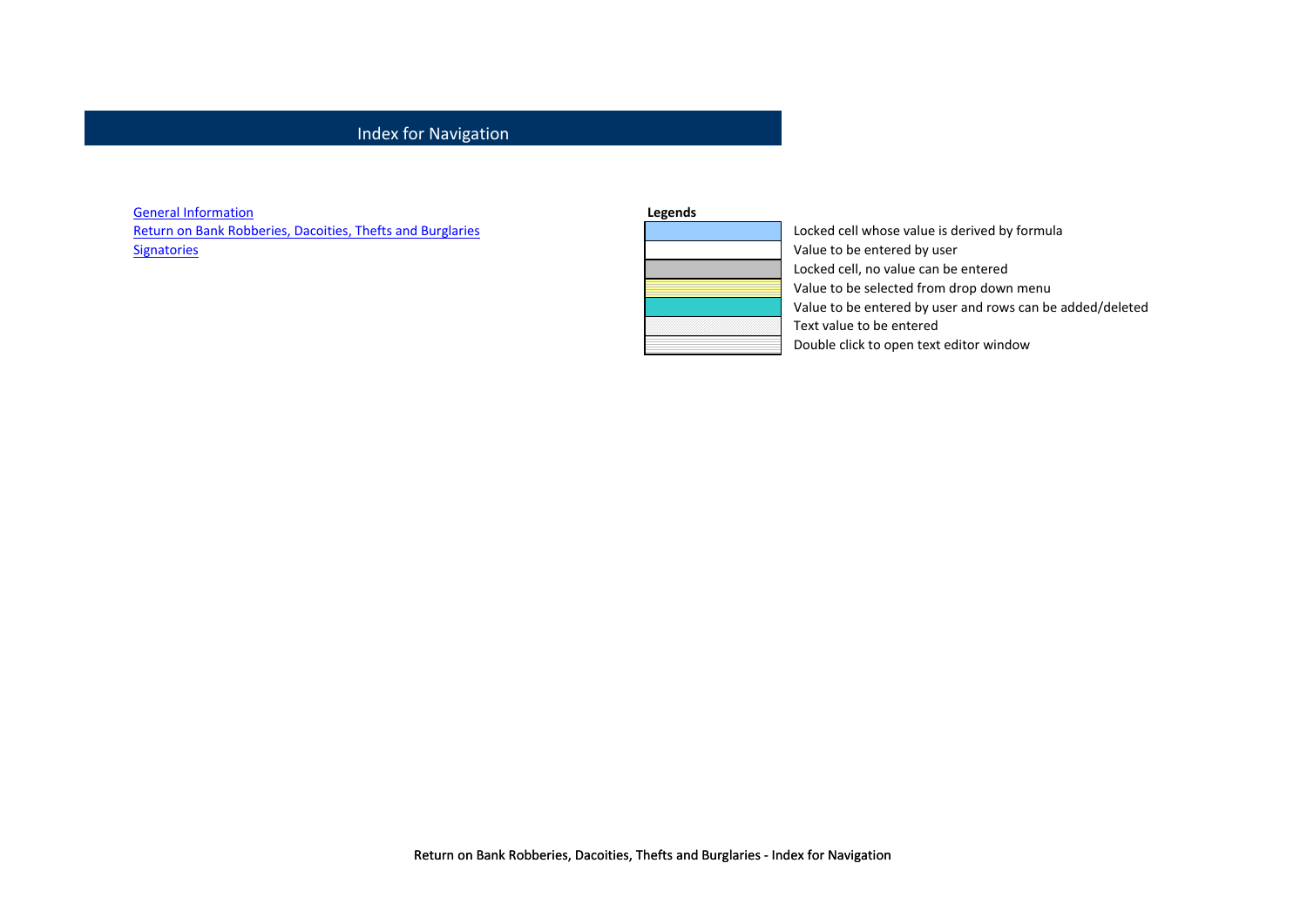# General Information

## **Back to Index for Navigation**

| <b>Reporting Institution</b>    |  |
|---------------------------------|--|
| <b>RBI Regional Office Name</b> |  |
| For the quarter ended           |  |
| Date of Submission              |  |
| <b>Nil Reporting</b>            |  |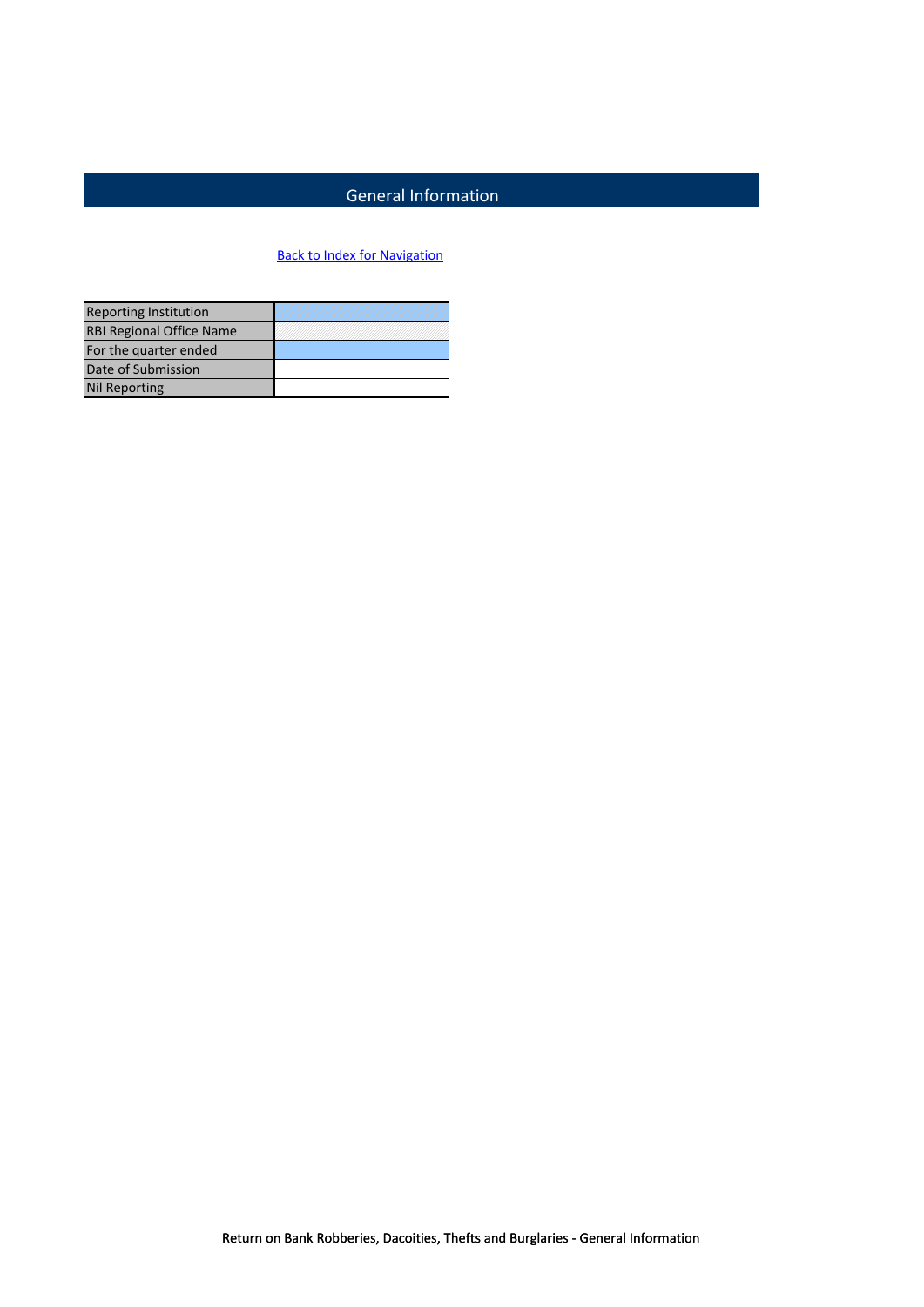### Return on Bank Robberies, Dacoities, Thefts and Burglaries

#### Back to Index for Navigation

| <b>Branch Code</b> | Name of branch | Type of branch   Risk Classification | <b>Currency Chest</b> | No. of Armed Guards | <b>Type of Case</b> | Place of          |
|--------------------|----------------|--------------------------------------|-----------------------|---------------------|---------------------|-------------------|
|                    |                |                                      | <b>Branch</b>         |                     |                     | <b>Occurrence</b> |
|                    |                |                                      |                       |                     |                     |                   |

| Date and time | <b>Amount Involved</b> | Amount                     | <b>Insurance Claim</b> | <b>Staff Arrested</b> | <b>Robbers Arrested</b> |
|---------------|------------------------|----------------------------|------------------------|-----------------------|-------------------------|
| of occurrence | (Rs. in lakh)          | Recovered (Rs. in<br>lakh) | Settled (Rs. in lakh)  |                       |                         |
|               |                        |                            |                        |                       |                         |

| <b>Staff Killed</b> | <b>Robbers Killed</b> | <b>Others Killed</b> | <b>Staff Injured</b> | <b>Others Injured</b> | <b>Staff Convicted</b> |
|---------------------|-----------------------|----------------------|----------------------|-----------------------|------------------------|
|                     |                       |                      |                      |                       |                        |

| <b>Robbers</b><br>Convicted | <b>Compensation Paid</b><br>to Staff (Actual in<br>Rs.) | Compensation<br><b>Paid to Others</b><br>(Actual in Rs.) | <b>Action Taken</b> | Crime No. and Police   Modus Operandi<br><b>Station Name</b> |  |
|-----------------------------|---------------------------------------------------------|----------------------------------------------------------|---------------------|--------------------------------------------------------------|--|
|                             |                                                         |                                                          |                     |                                                              |  |